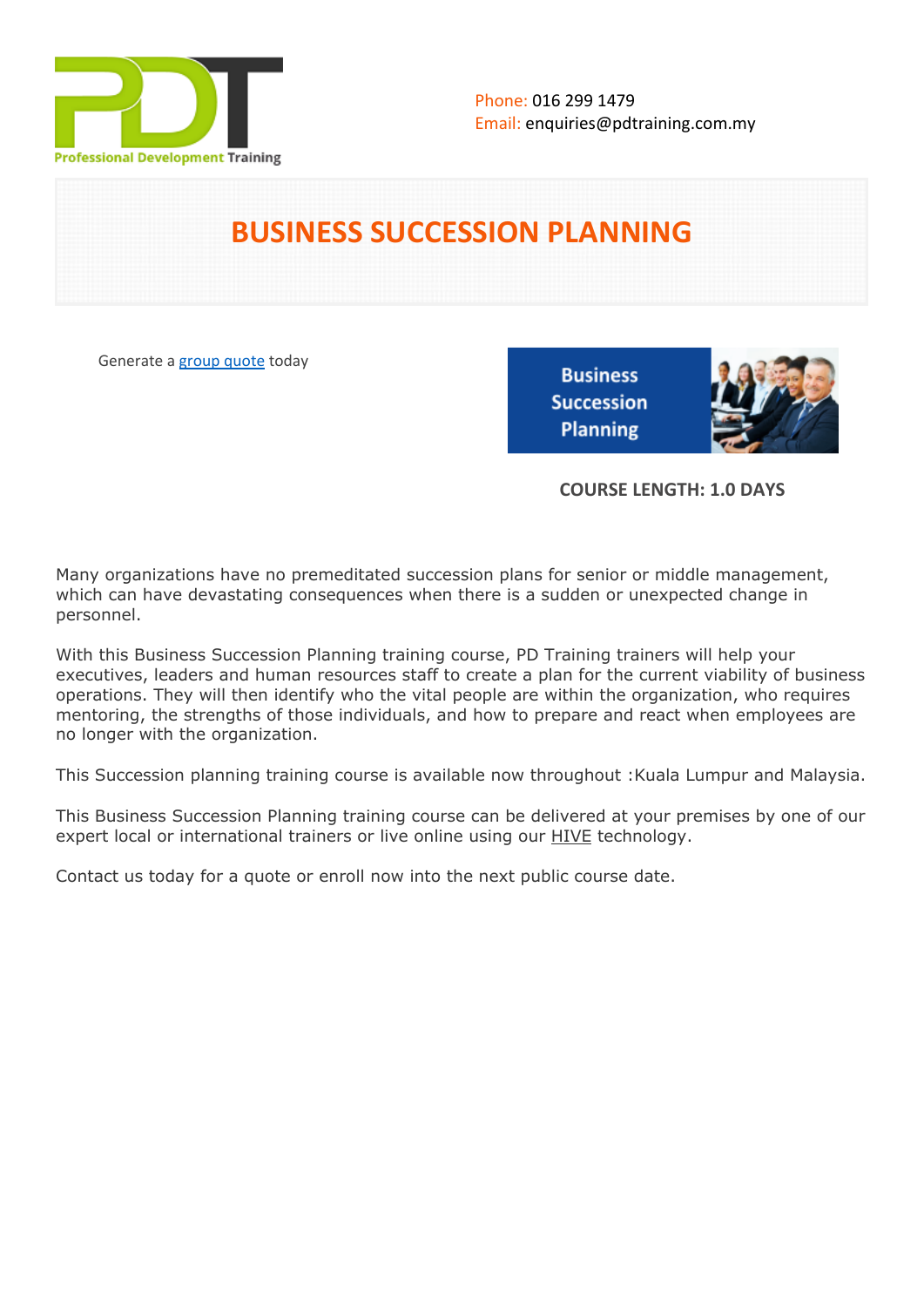#### **BUSINESS SUCCESSION PLANNING COURSE OUTLINE**

#### **FOREWORD**

The loss of valuable leadership can cripple a company. Business succession planning is essentially preparing successors to take on vital leadership roles when the need arises.

Whether it is preparing someone to take over as the sole proprietor of a small business or a position of leadership in a corporation, business succession planning is essential to the long-term survival of a company. This course will teach you the difference between succession planning and mere replacement planning and how to prepare people to take on the responsibilities of leadership so that the company thrives in the transition.

#### **OUTCOMES**

#### **In this course participants will:**

- Learn the importance of succession planning
- Understand the process of succession planning
- Recognize the importance of mentoring as a component of your plan
- Learn to set goals using a SWOT analysis
- Draft a plan, assign responsibilities and establish monitoring systems
- Understand the importance of change management
- Learn to anticipate obstacles
- Know how to re-evaluate goals and focus on progress
- Recognize when success has been achieved

#### **MODULES**

#### **Lesson 1: Getting Started**

- Workshop Objectives
- Action Plans and Evaluation Forms

## **Lesson 2: Succession Planning Vs. Replacement Planning**

- What is Business Succession Planning?
- What is Replacement Planning?
- Differences between Succession and Replacement
- Deciding what you need

### **Lesson 3: Preparing for the Planning Process**

- Should you establish a committee?
- How to gather operational data

#### **Lesson 4: Initiating Process**

- Develop a Mission Statement
- Develop a Vision Statement
- Choosing to be a mentor